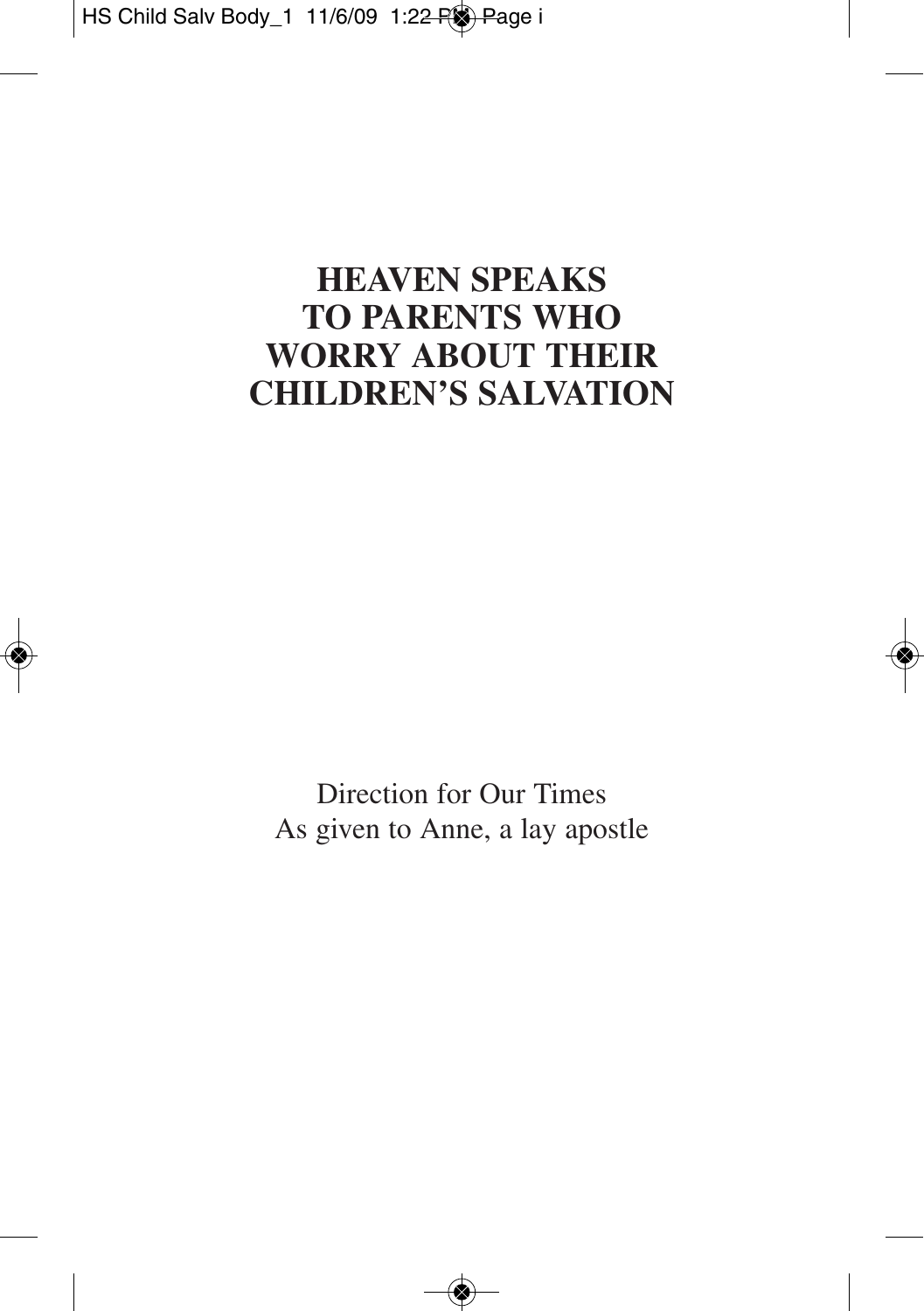Heaven Speaks to Parents Who Worry about Their Children's Salvation

Direction for Our Times As given to Anne, a lay apostle

#### **ISBN: 978-1-933684-37-6**

© Copyright 2007-2009 Direction for Our Times. All rights reserved. No part of this book may be used or reproduced in any manner whatsoever without written permission.

Publisher: Direction for Our Times 9000 West 81st Street Justice, IL 60458 708-496-9300

www.directionforourtimes.org

Direction for Our Times is a  $501(c)(3)$  tax-exempt organization.

Manufactured in the United States of America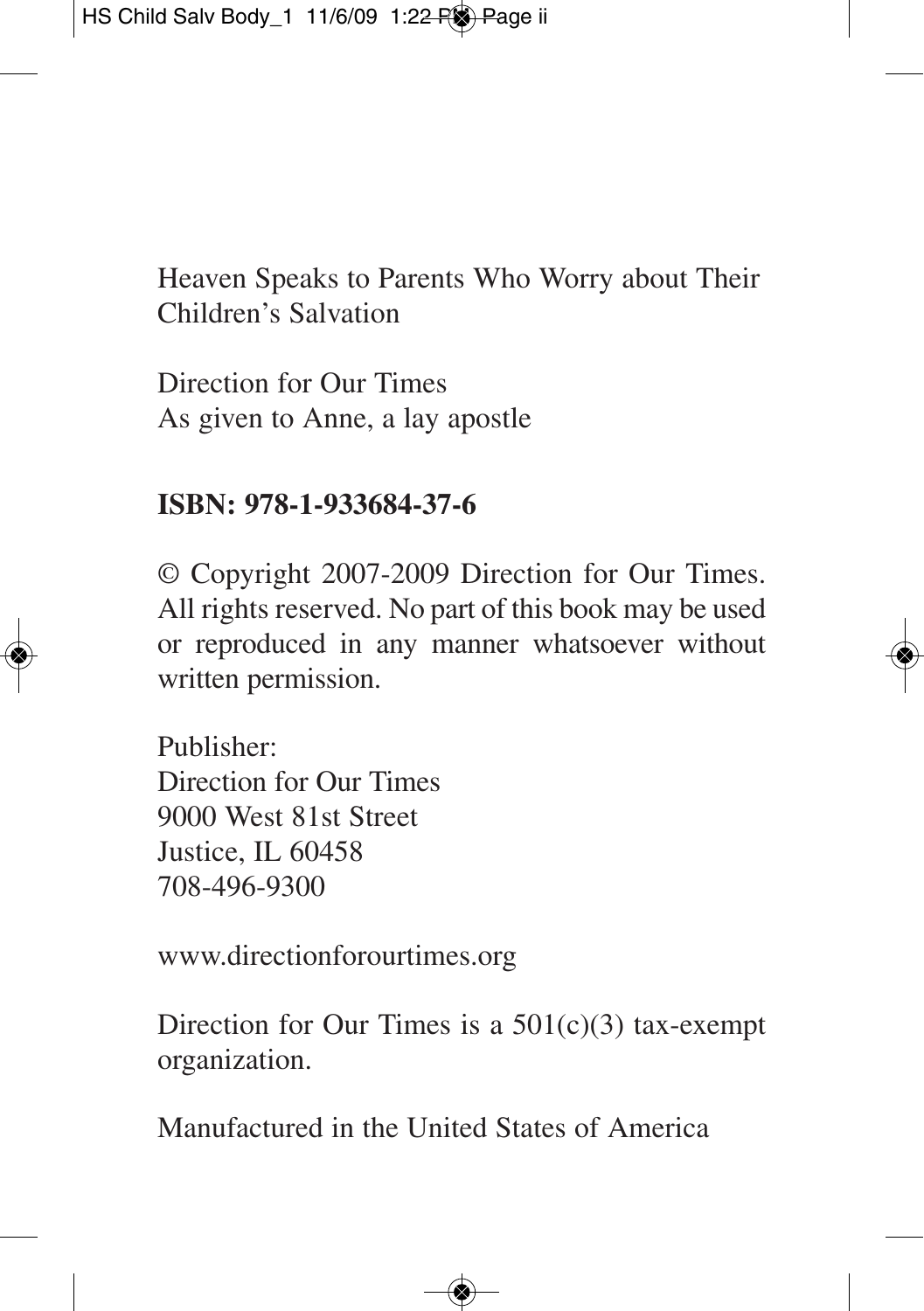Direction for Our Times wishes to manifest its complete obedience and submission of mind and heart to the final and definitive judgment of the Magisterium of the Catholic Church and the local Ordinary regarding the supernatural character of the messages received by Anne, a lay apostle.

In this spirit, the messages of Anne, a lay apostle, have been submitted to her bishop, Most Reverend Leo O'Reilly, Bishop of Kilmore, Ireland, and to the Vatican Congregation for the Doctrine of the Faith for formal examination. In the meantime Bishop O'Reilly has given permission for their publication.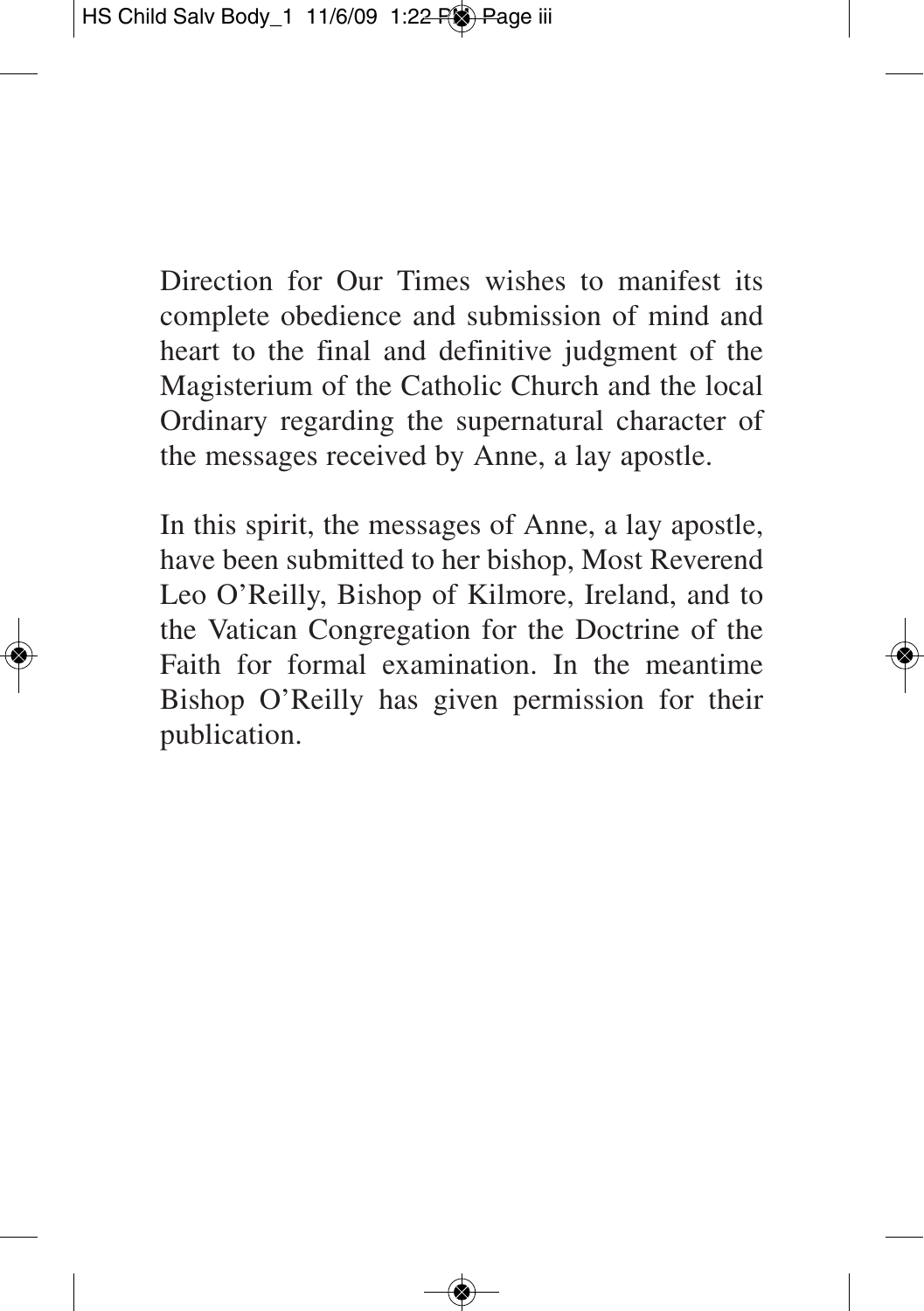#### **Table of Contents**

| December 20, 2006 |  |  |  |  |  |  |  |  |
|-------------------|--|--|--|--|--|--|--|--|
|                   |  |  |  |  |  |  |  |  |
|                   |  |  |  |  |  |  |  |  |
|                   |  |  |  |  |  |  |  |  |
|                   |  |  |  |  |  |  |  |  |
|                   |  |  |  |  |  |  |  |  |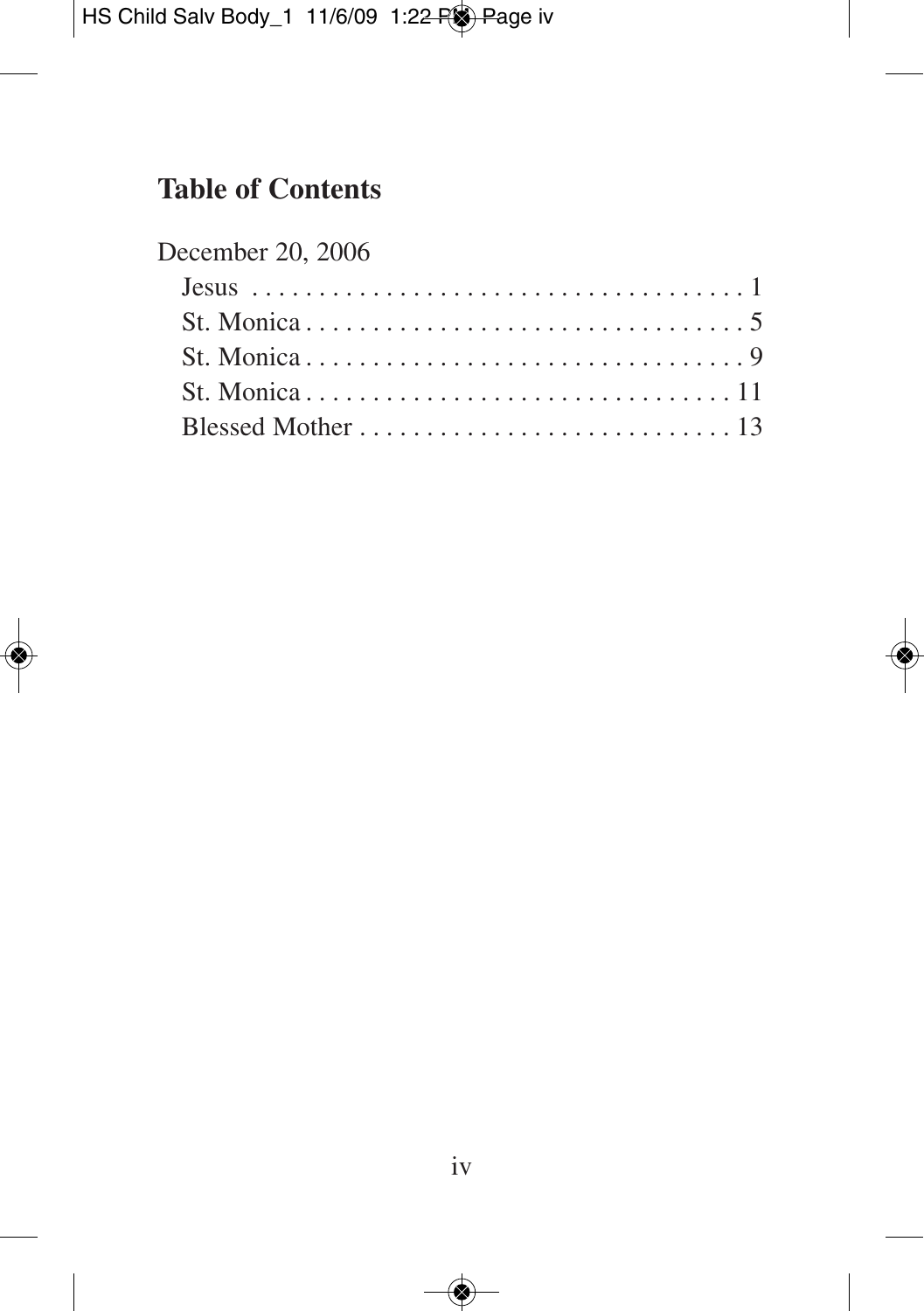## **December 20, 2006 Jesus**

*My dear ones, you worry for your children. I understand. Your worry is a sign that all is right because parents who love their children feel concern for them.*

*Usually, children follow the way set out by their parents. This is good if a parent is following the path that leads to Me. Currently we have trouble with this. Here is why. Many parents have abandoned the path that leads to Me and their children do not have a good example to follow. Perhaps this describes you. If this describes you, it is important that you find the path to Me and begin to climb toward Me. Your children will notice this and you will then be setting a good example.*

*If you are estranged from your children and do not see them, you will have to make contact with them and explain that you are sorry for any mistakes you made and that you are following My path now. Tell them you hope and pray that they will also follow Me. My grace will be present in this*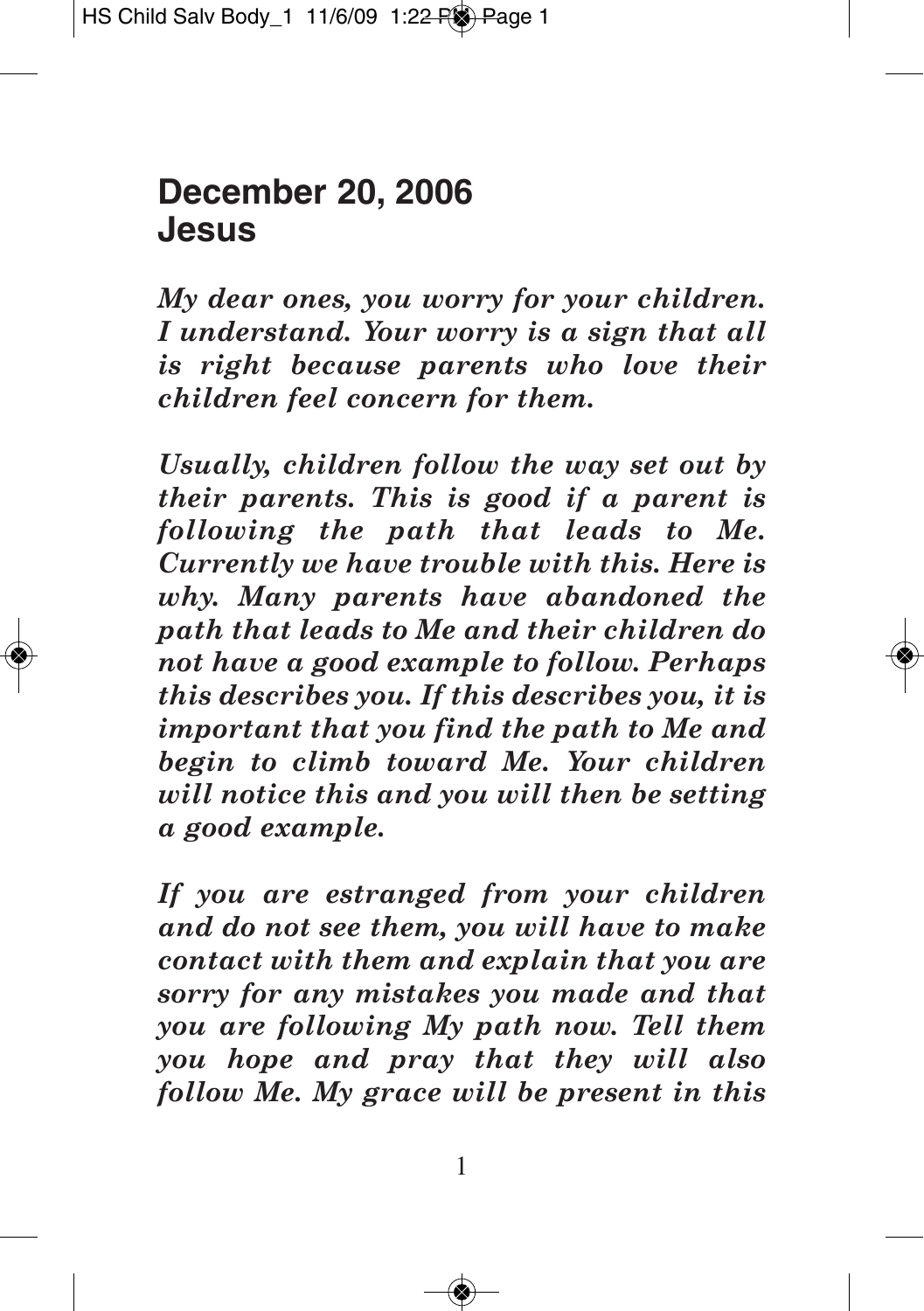*situation as it is in any situation where I am welcome. I will help.*

*Perhaps you have always followed Me but your children have strayed from the path and are spending their time in the world, away from Me. This causes you grief, I know. Pray for your children but do not become preoccupied with your worry about them. If you are connected to Me, I will be with your children. I will wait for a moment when their hearts are open to Me and I will fill them with graces, healing their wounds and softening their hearts. I do this constantly for holy parents and I will do this for you. Do not worry that God will abandon your children. A parent's prayers are powerful and these prayers are inspired by Me. Understand that you are working with heaven and with Me to convert these children. In order to console yourself, look at the love that is in your children. Look for any evidence of goodness. Remember the goodness your children showed to you when they were young. There you will find hope of that same goodness returning and growing when your child is converted. Be at peace, dear parents. God loves your children, too. Heaven will not forsake them. I see their*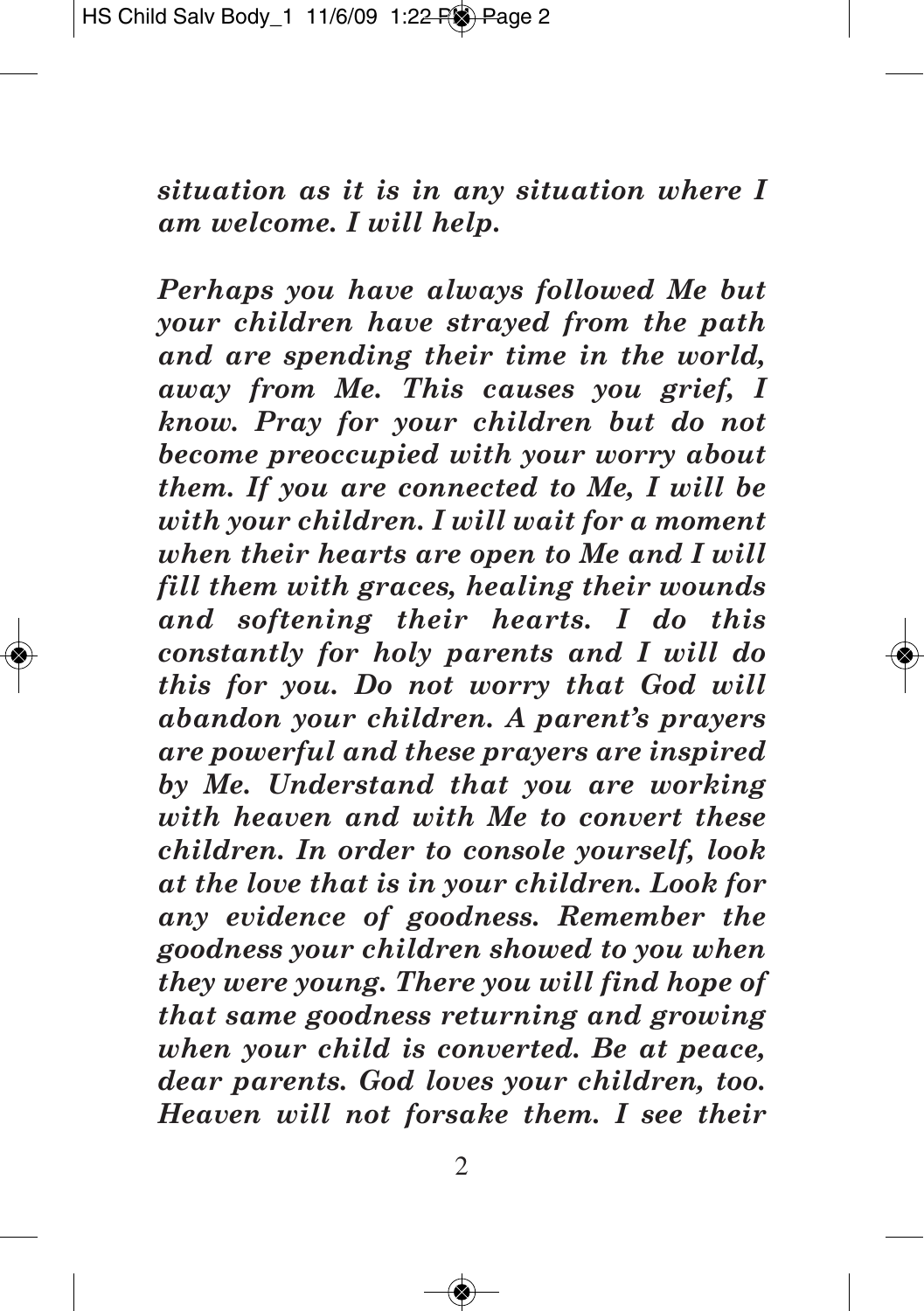*wounds and understand what led them away from Me. I, even more than you, have compassion for their pain. I, even more than you, know how to heal their wounds and restore them to wellness, emotionally and spiritually. I am aware of every obstacle to holiness that they face, just as I am aware of every obstacle to holiness you face. I want you to be holy. The best way to help your children is for you to be holy. I ask you today to concentrate on your own holiness. If you do this, I will inspire you with exactly the right course to take to help your child. I keep My promises, as you know. Strive to be holy and I will help your children.*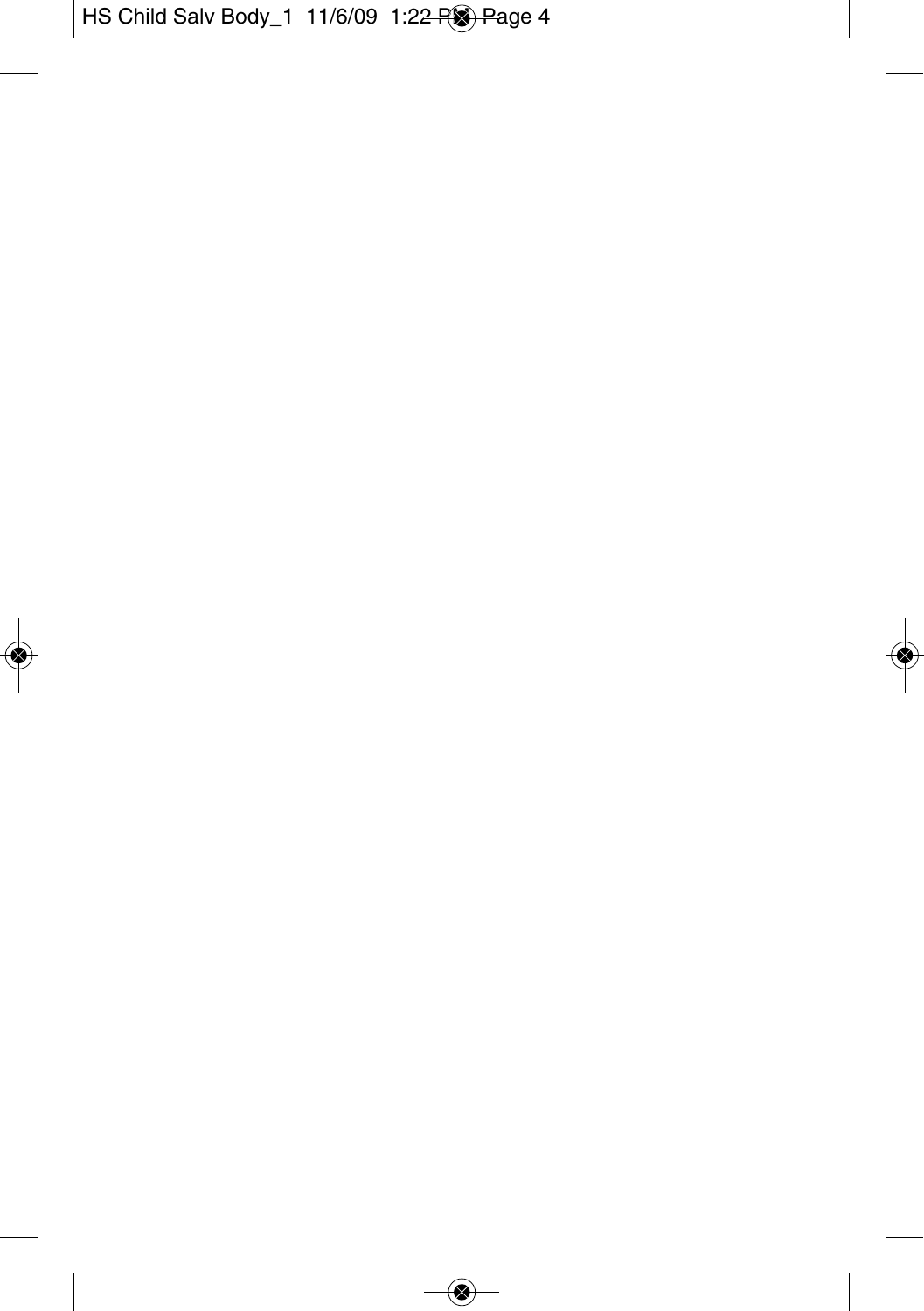# **St. Monica**

*How heavy is the heart of a parent when his or her child has abandoned morality. This causes a pain that does not heal until the child has returned to God's path. I understand this burden because I carried it myself. Jesus seeks to help all such parents because He also understands this burden. With heaven, the priority is always personal growth in holiness. For this reason, God uses every experience we have on earth to make us holier and to bring us closer to Him. If we are close to God, God can use us powerfully and this helps the family of God. At this time, heaven has a need to bring light to a dark world. It is the darkness of the world that has distracted God's children. Perhaps your child is among these. Jesus is telling you that the best way to help your children is to become holier and holier so that His light can flow into the world through you. When a soul participates with God in this process of renewal through his personal holiness, God experiences great gratitude. God denies that soul nothing and the soul has great intercessory power. If you work for renewal through your attempt to become holier, God*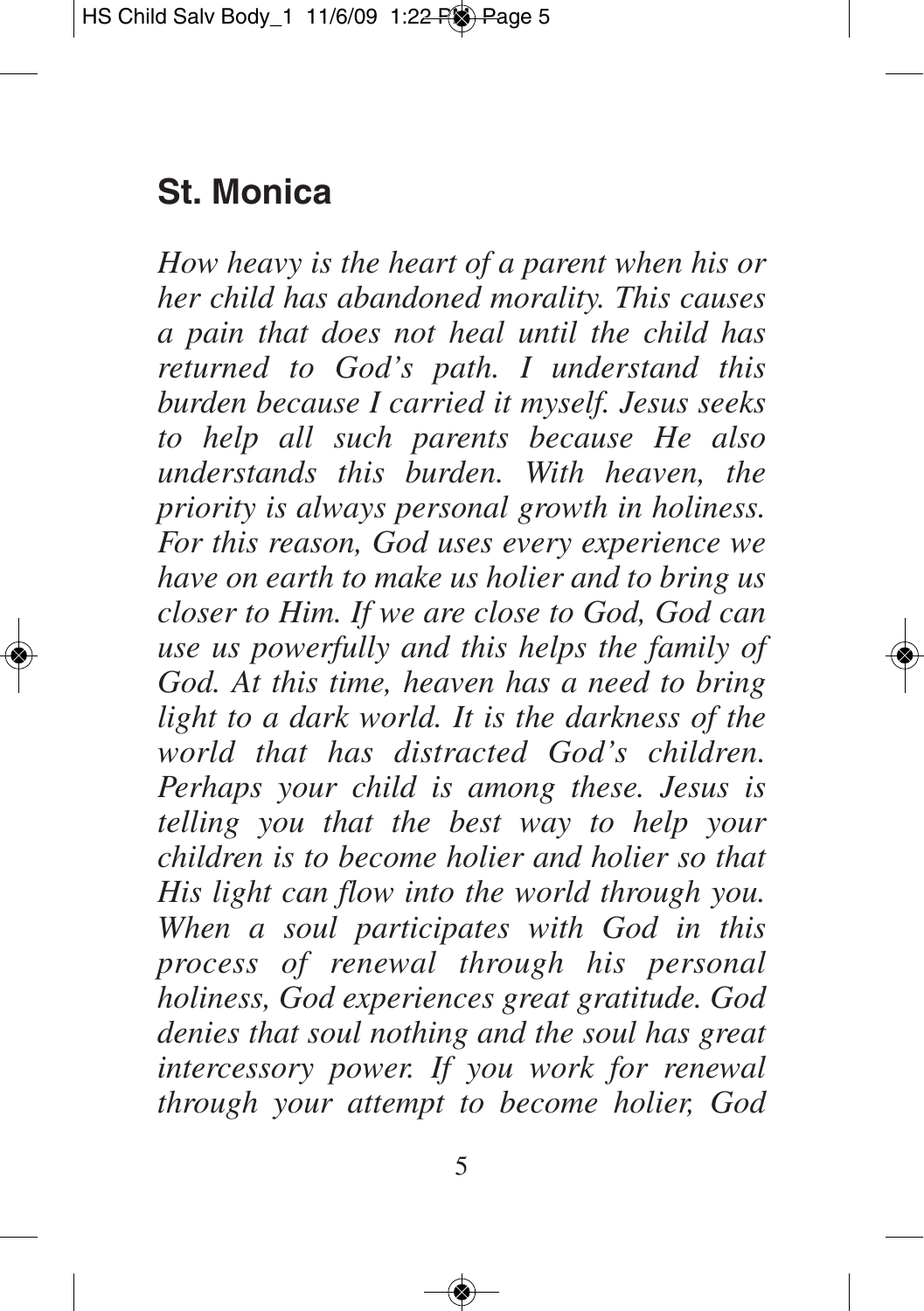*will reward you. Part of the way God will reward you is by reclaiming and healing your children. Believe this, my dear parents. It is true. Jesus promises all lay apostles that He will pursue full conversion of their loved ones. Jesus does not make this promise lightly. Jesus intends to keep this promise. If you work for Jesus, you are doing what you need to be doing for your children.*

*There is an excellent opportunity for holiness in this situation and that is by practicing trust. When you trust God, you are free to be joyful in His service. If you look at your children and feel distress at their condition, but then turn to God and trust Him with these children, you will know joy. It is good to tell God that you trust Him. It is good for God to hear this because it consoles Him. It is also good for you to hear yourself telling God that you trust Him as you will begin to believe. I am going to give you this advice and then I will pray that you take it. Each time you feel worry over one of your children, say, "Jesus, I trust in You. Take care of this child." If you feel worry for one of your children one hundred times today, say this prayer one hundred times on this day. Believe*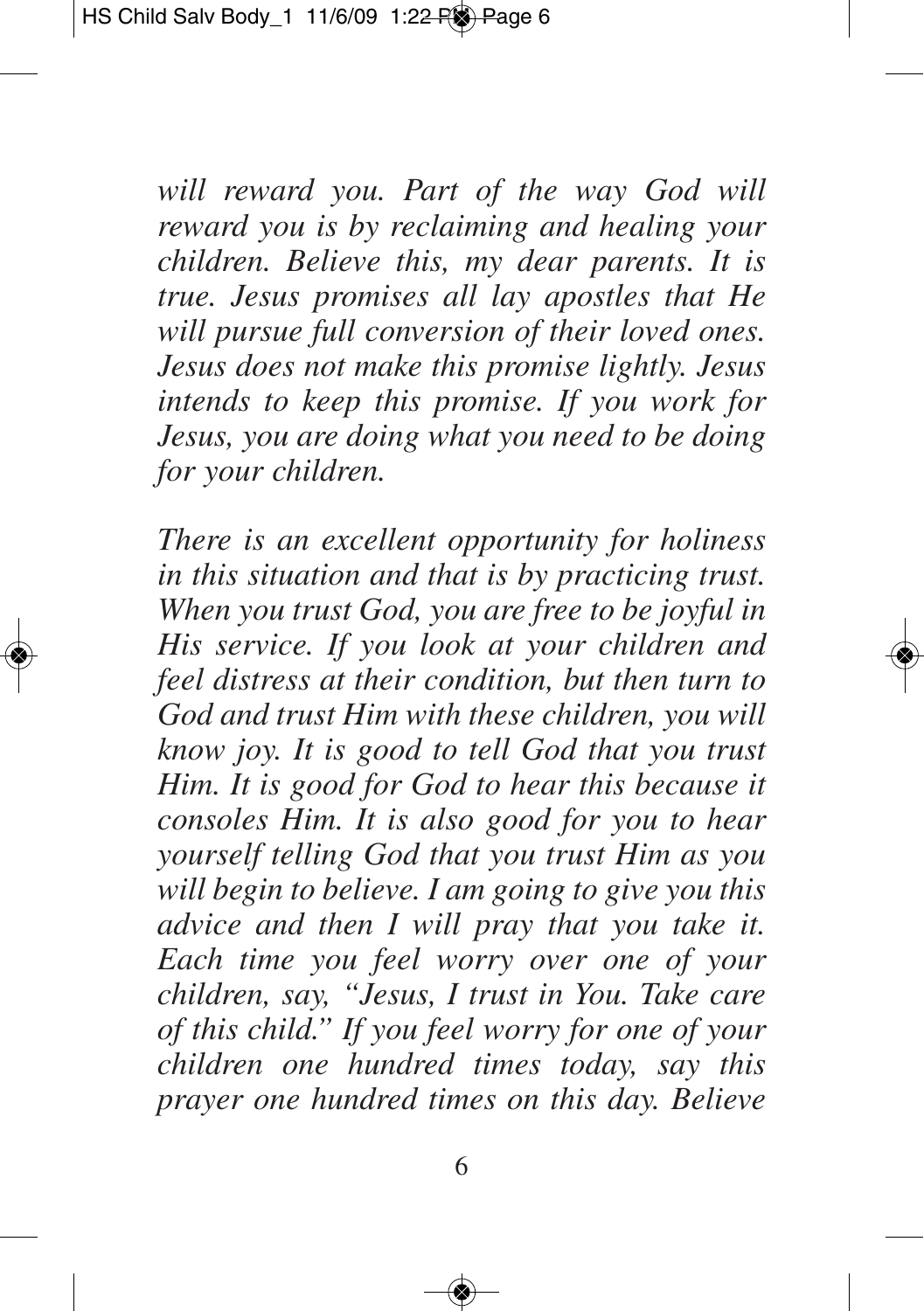*me. It will work. I will be helping you with this and praying for grace for you. This is a new way to proceed because you are actually fighting the enemy's attempt to distract you with worry. I will be working with you and with heaven in the struggle to reclaim your child so you are not alone in this project. Show Jesus that you understand His great power by trusting Him.*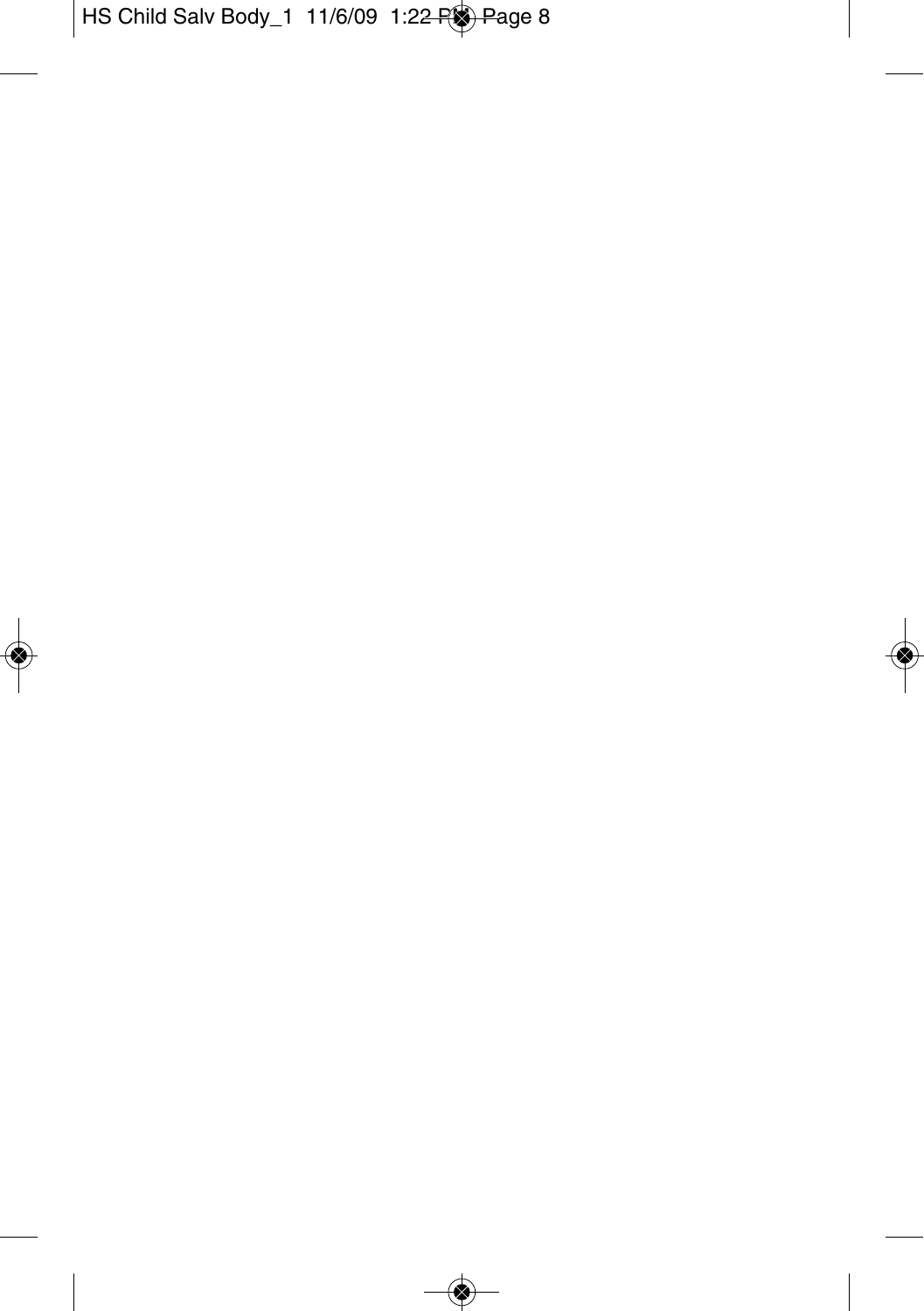# **St. Monica**

*There are good ways to prompt conversion in your children. The best way to prompt conversion in your children is to love them, even in their error. When you are with your children, show them God's love by loving them. Do not focus all the attention on their errors or on the areas where you disagree with them or where you believe God disagrees with them. Instead, shine the brightest lights on the areas where you agree with them, where you feel God agrees with them, and where you see hope of greater goodness. What is it that God is consoled by when He looks at your child? Find this in them and talk about it. Your children will see God in you if they see God's love in you. Treat these loved ones in error the way Jesus treated those who were in error. Jesus was kind and loving. Jesus loved each person on earth individually and totally. You must look at each of your children with the Lord's eyes and love them individually and totally. This can be difficult, particularly if your child is behaving in a way that is not lovable. In fact, it is most clear that you will not feel this love in your heart if your child is behaving in an aggressive*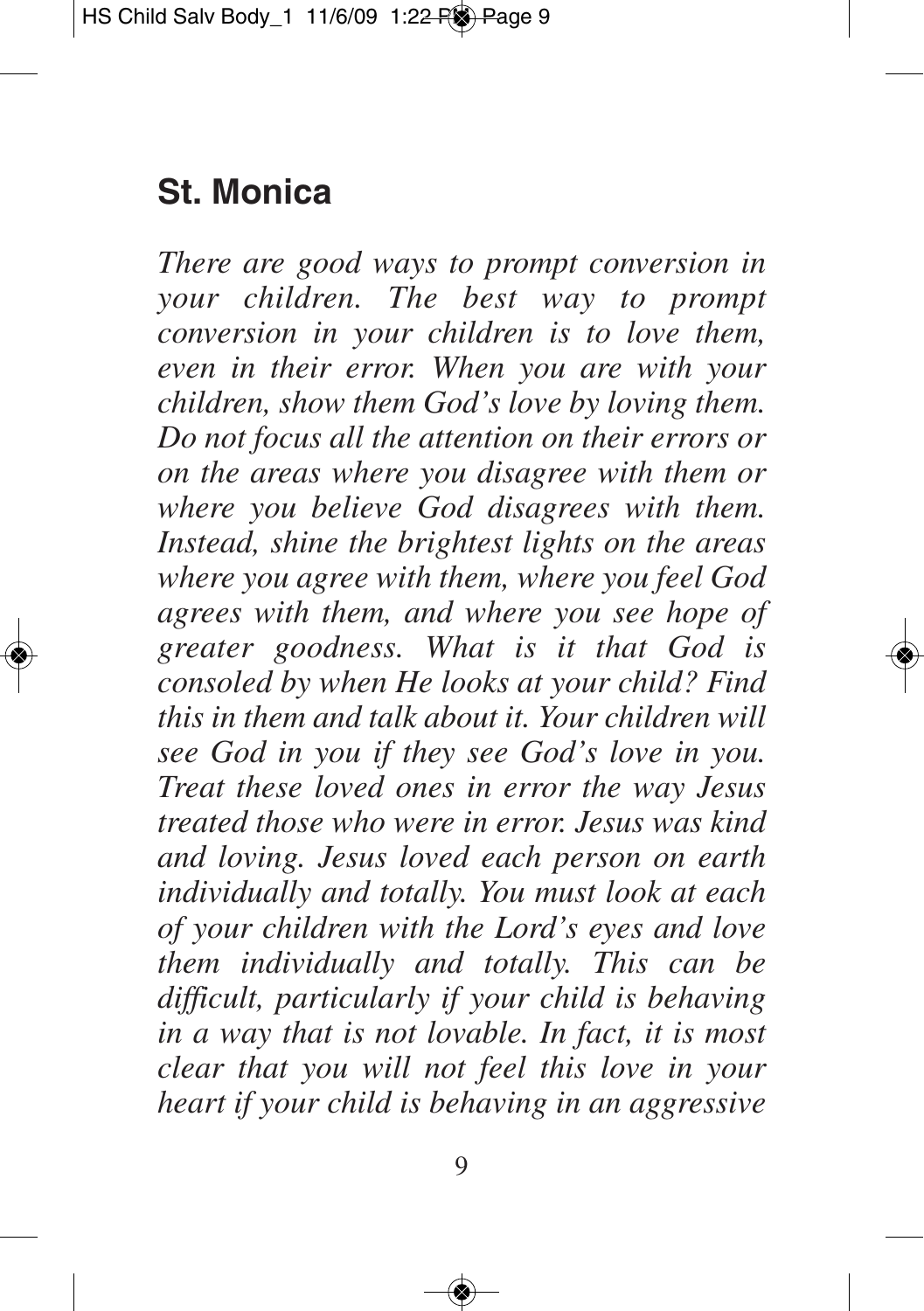*or hurtful manner. This is no problem if you work with heaven because Jesus will put His love in your heart. In this way the renewal begins in your family. God's love is abundantly available. God's forgiveness is also abundantly available. Ask God to send forgiveness to you so that when your children look into your eyes, they see only love.*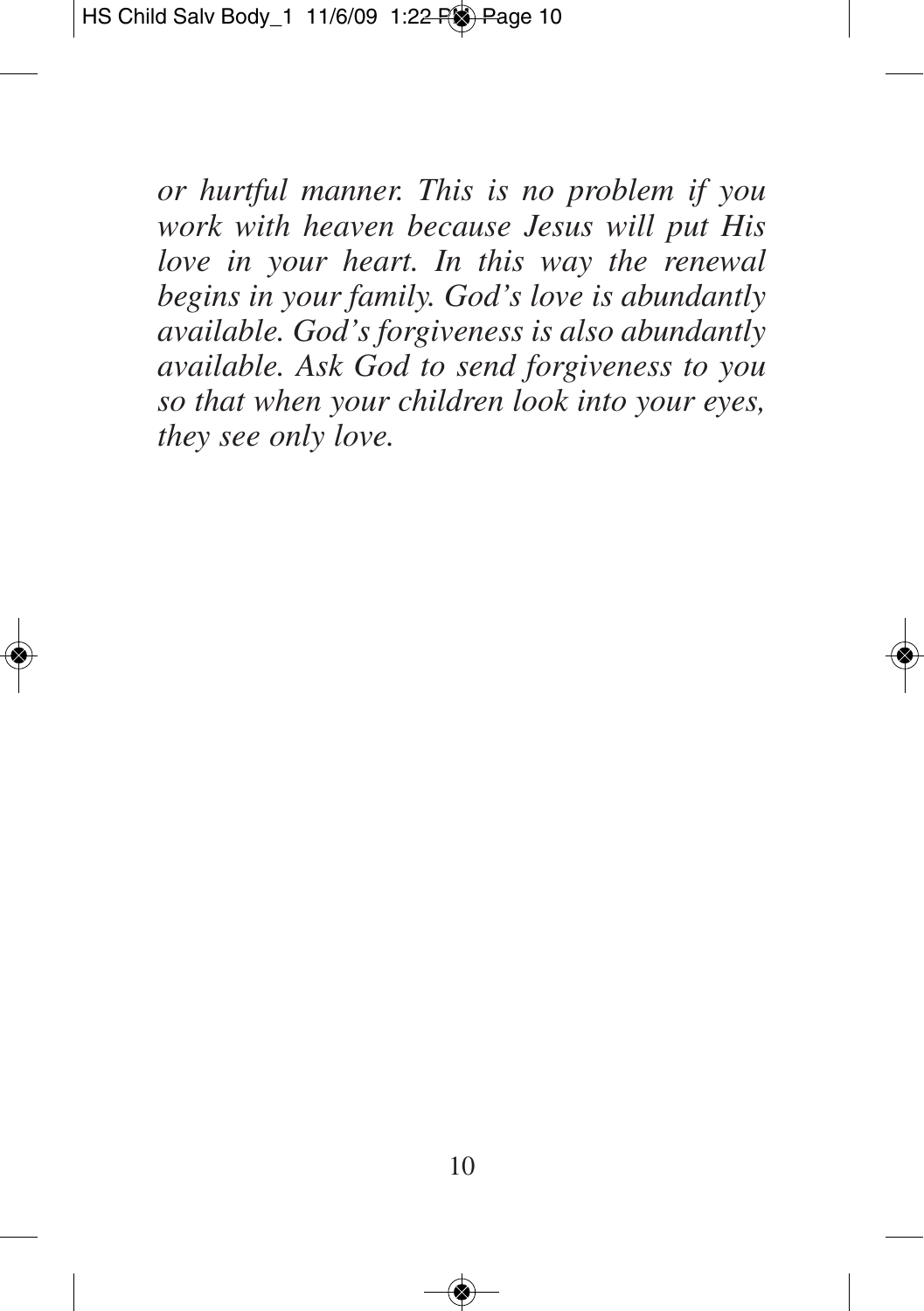# **St. Monica**

*There are those among you who are wondering how to reconcile your feelings about your child's sinfulness to your faith. In other words, you believe perhaps that your child's soul is at risk because of the behaviors being practiced by him. You possibly feel concern about his bitterness or rebelliousness. I will tell you that each family on earth is a model of the bigger family of God. God is telling you through this apostolate that each apostle brings light to the world through his commitment and service. It is the very same in your family. If your child is in darkness and is being deceived into thinking that sinful behavior is acceptable, you have all the more reason to allow God's light to flow through you. Through being exposed to the light, your children will begin to understand what is dark. You should tell your children in the greatest love that you are concerned. Tell them why you are concerned. Give them anything that will help them. Do not allow yourself to be intimidated and stand firm in your beliefs, my friend, but do not ever leave God's love. Most particularly, you must love your children while you are explaining your*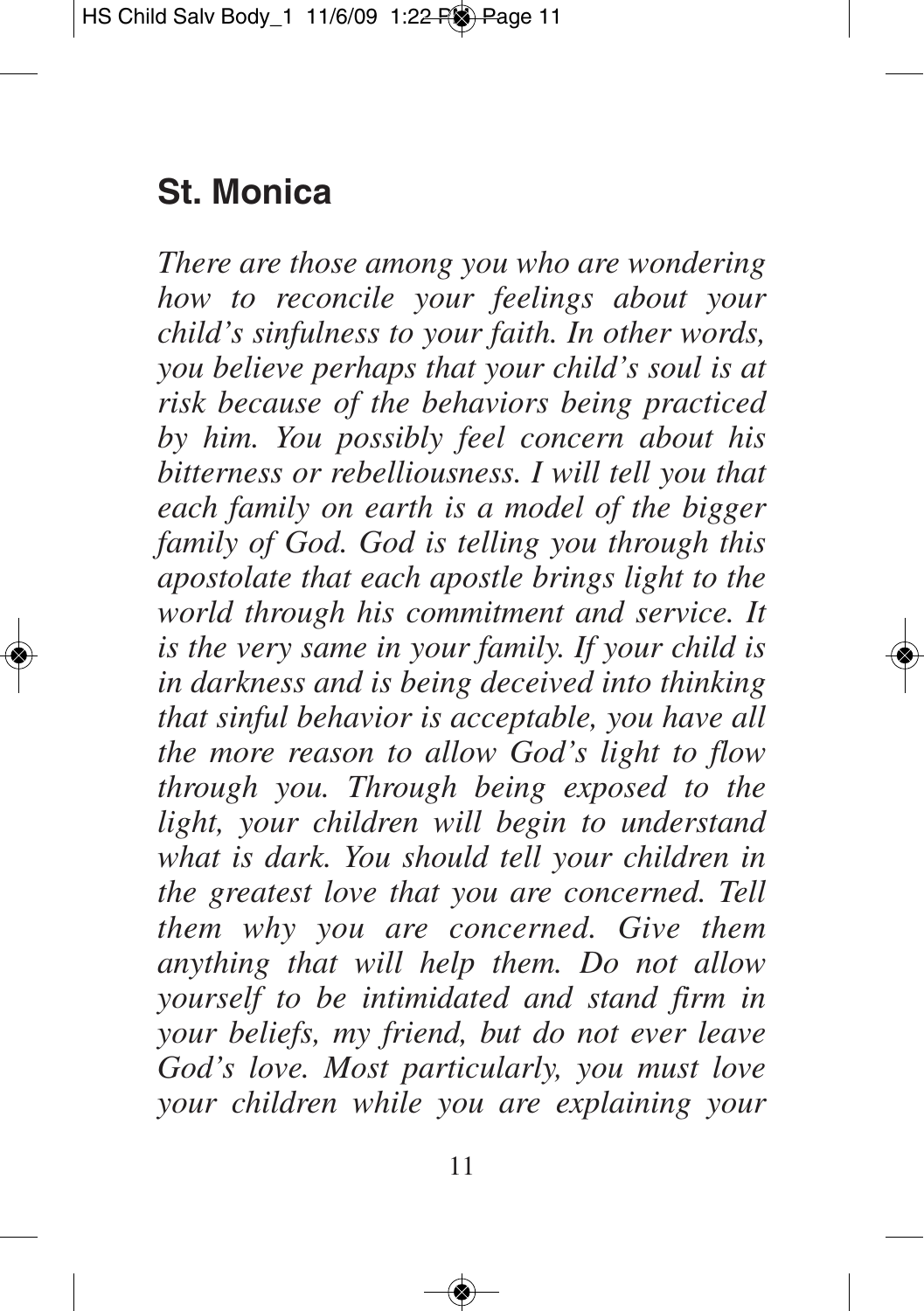*feelings about behaviors or attitudes that you find concerning. Indeed, it is at this time when you must allow the most love to flow through you. It is not appropriate for you to make judgments, of course. Only God can judge. Only God knows the true nature of the wounds in your child and if your child feels judgment from you, your child may turn further from Christ. Remember that Jesus came not to condemn but to save. Your interactions with a loved one in error must reflect the goal of saving, not condemning. Oh my dear parent, I feel your concern. I feel your heartbreak. Loving each other with God's love creates vulnerability to this type of hurt. Parents are well familiar with the hurt of rejection. I am cautioning you to love because heaven seeks to pull your children back at this time and heaven does this most successfully through love. Pray and be at peace. You have more help than you can possibly imagine.*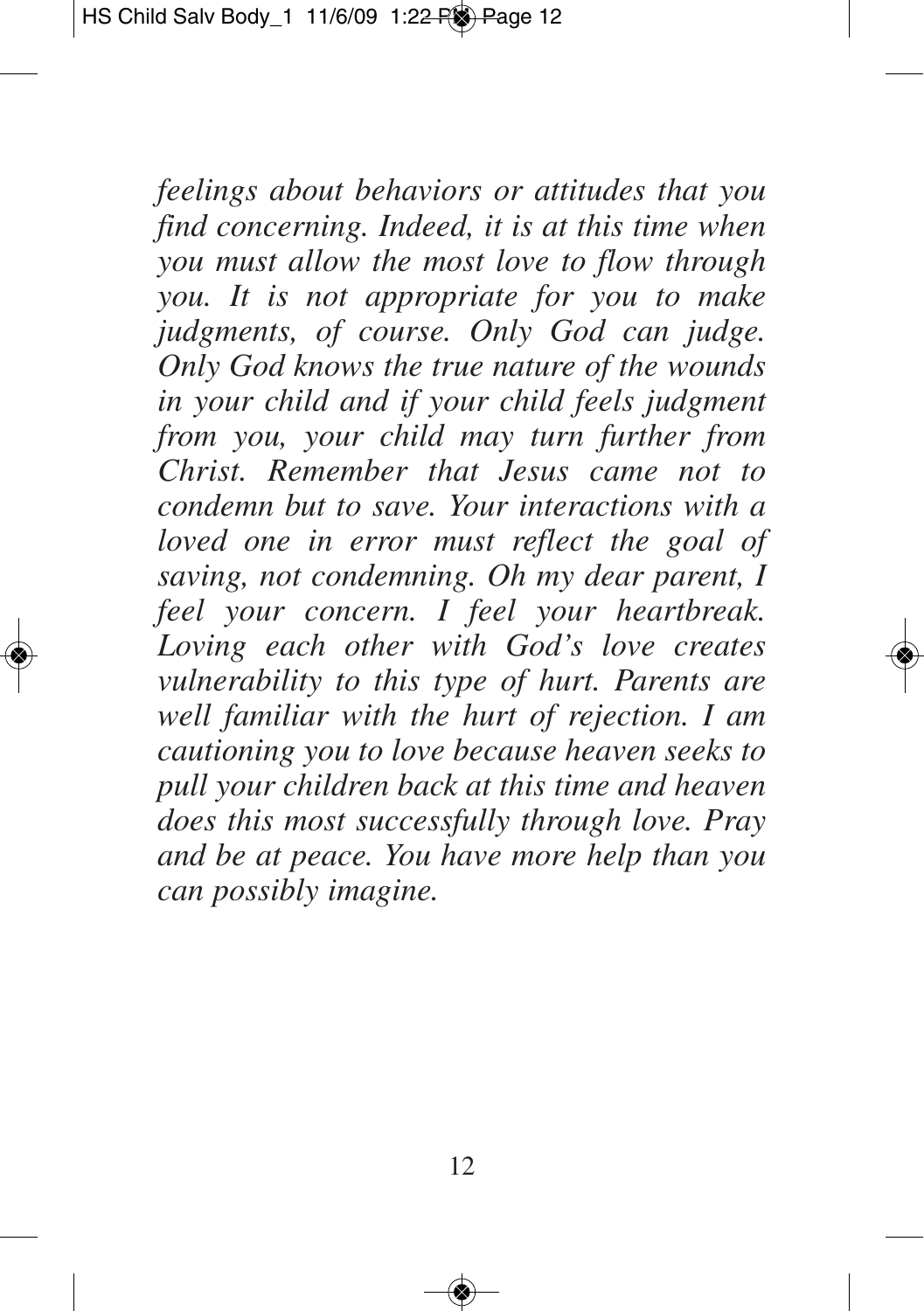# **Blessed Mother**

**My dear parent, how my heart hurts for you. I understand the pain of worrying over <sup>a</sup> child. I know that you worry because you seek to prevent additional pain for your child, regardless of his age. I know that you see his path and you fear trouble ahead for him. I also see this and I will help you to call your child back to God's path. We do this in great love and gentleness. This is the best way. I will give you my gentleness and with it you will melt your child's heart and create in him <sup>a</sup> longing for goodness. There is no circumstance that should cause you to give up hope. I will not allow you to give up hope. Even as you read these words I am obtaining fresh hope for you and with this hope I am also obtaining <sup>a</sup> spirit of calm that will enable you to serve in peace. We will surround this child for you. We will protect this child. If your child has died and you worry for his salvation, I ask you today to stop. God is allmerciful. Trust in His goodness. The good God could not face <sup>a</sup> parent who trusted Him and disappoint that parent. Your greatest weapon in the battle to save your children is trust in God. Use this weapon and be at peace because I am your mother and I read your heart effortlessly. I will help you. Your battle is also my battle.**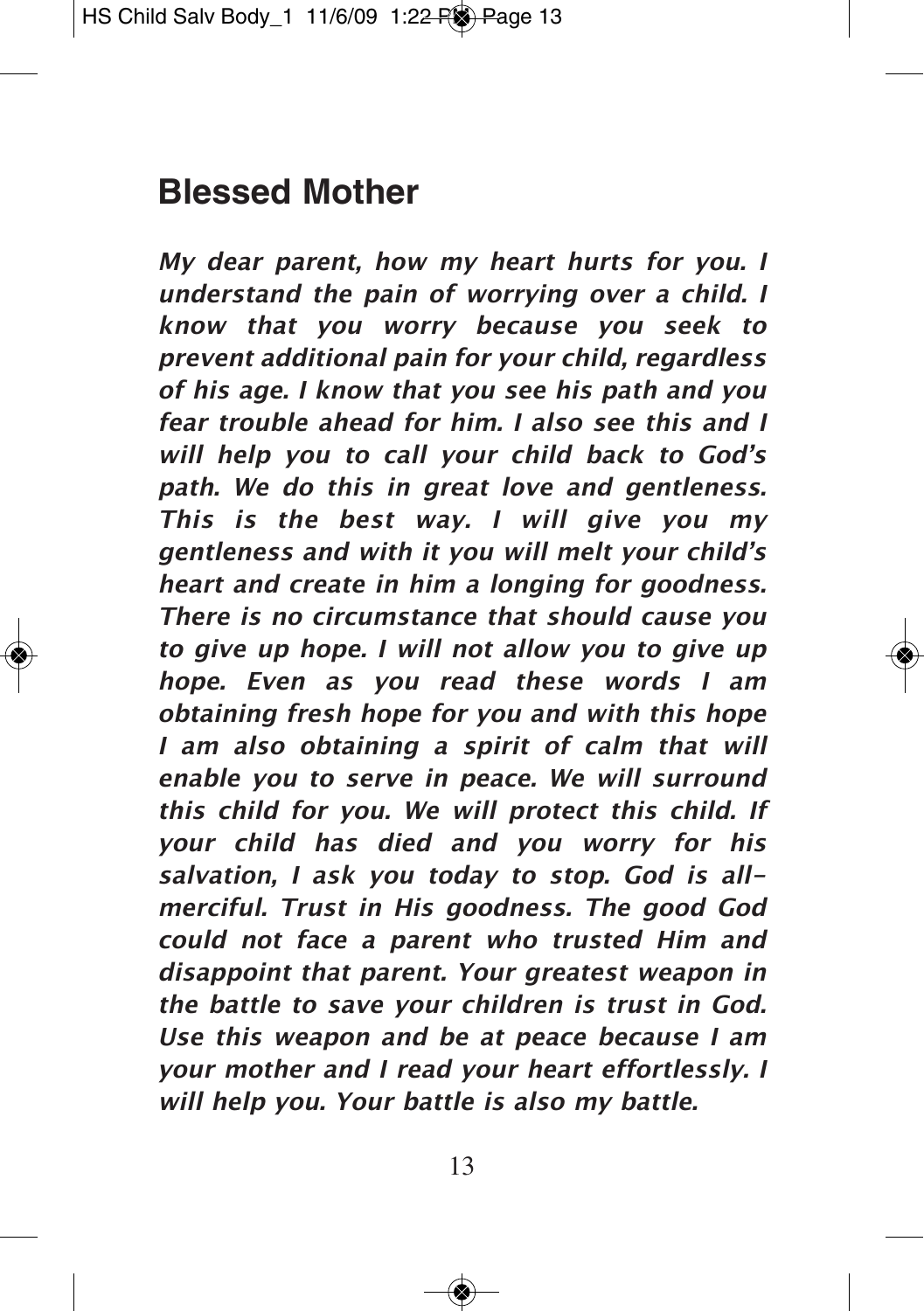#### **Lay Apostles of Jesus Christ the Returning King**

We seek to be united to Jesus in our daily work, and through our vocations, in order to obtain graces for the conversion of sinners. We pledge our allegiance to God the Father. Through our cooperation with the Holy Spirit, we will allow Jesus to flow through us into the world, bringing His light. We do this in union with Mary, our Blessed Mother, with the Communion of Saints, with all of God's holy angels, and with our fellow lay apostles in the world.

As lay apostles of Jesus Christ the Returning King, we agree to adopt the following spiritual practices, as best we can.

- 1. Allegiance Prayer, along with the Morning Offering and a brief prayer for the Holy Father.
- 2. One hour of Eucharistic Adoration each week.
- 3. Participation in a monthly lay apostle prayer group, which includes the Luminous Mysteries of the Holy Rosary, and the reading of the Monthly Message.
- 4. Monthly Confession.
- 5. Further, we will follow the example of Jesus Christ as set out in Holy Scripture, treating all others with His patience and kindness.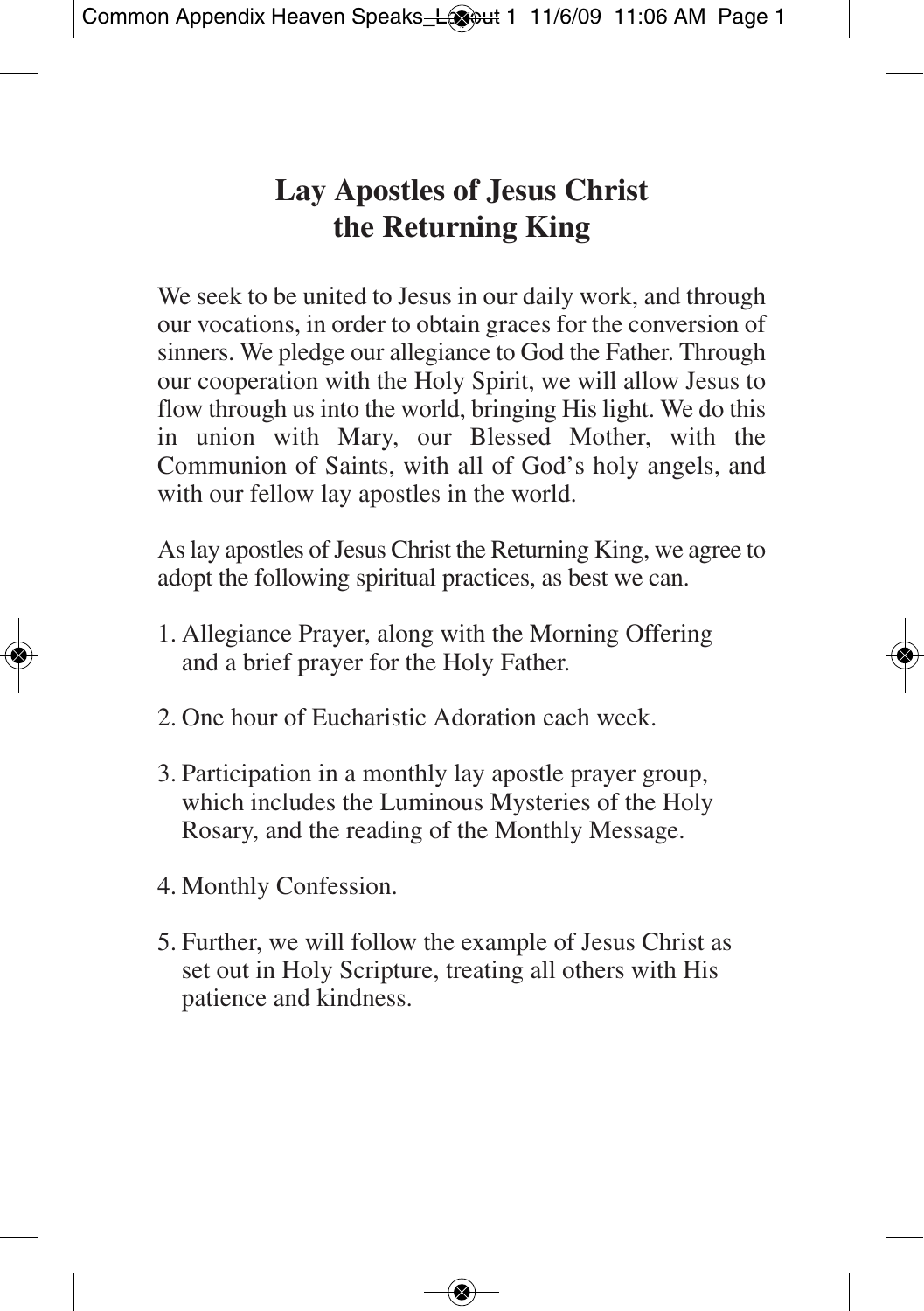### **Promise from Jesus to His Lay Apostles:**

May 12, 2005

Your message to souls remains constant. Welcome each soul to the rescue mission. You may assure each lay apostle that just as they concern themselves with My interests, I will concern Myself with theirs. They will be placed in My Sacred Heart and I will defend and protect them. I will also pursue complete conversion of each of their loved ones. So you see, the souls who serve in this rescue mission as My beloved lay apostles will know peace. The world cannot make this promise, as only heaven can bestow peace on a soul. This is truly heaven's mission and I call every one of heaven's children to assist Me. You will be well rewarded, My dear ones.

#### **Allegiance Prayer**

Dear God in heaven, I pledge my allegiance to You. I give You my life, my work, and my heart. In turn, give me the grace of obeying Your every direction to the fullest possible extent. Amen.

### **Morning Offering**

O Jesus, through the Immaculate Heart of Mary, I offer You the prayers, works, joys, and sufferings of this day, for all the intentions of Your Sacred Heart, in union with the Holy Sacrifice of the Mass throughout the world, in reparation for my sins, and for the intentions of the Holy Father. Amen.

## **Five Luminous Mysteries:**

- 1. The Baptism of Jesus
- 2. The Wedding at Cana
- 3. The Proclamation of the Kingdom of God
- 4. The Transfiguration
- 5. The Institution of the Eucharist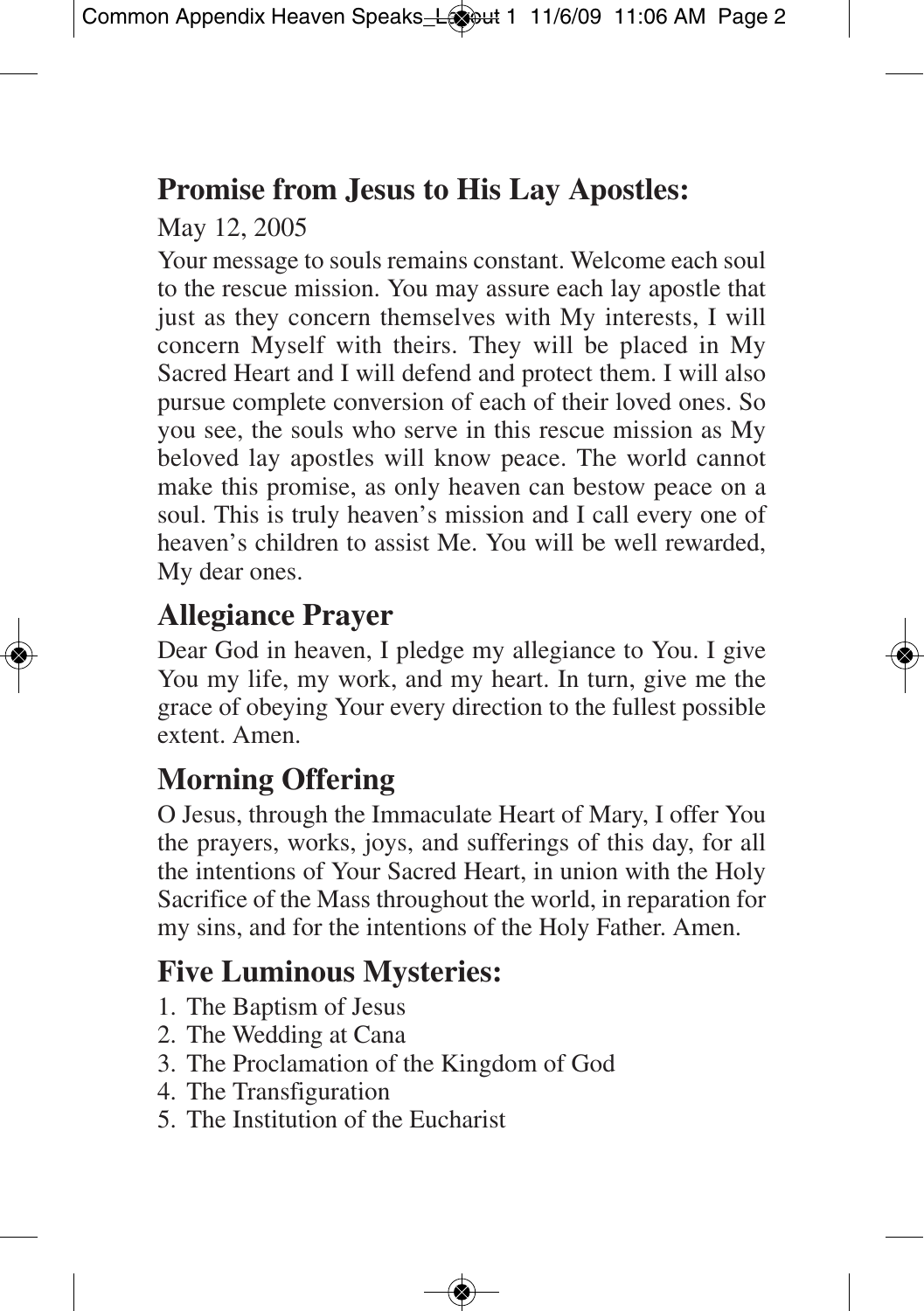#### **The Volumes**

*Direction for Our Times as given to Anne, a lay apostle*

| <b>Volume One:</b>   | <b>Thoughts on Spirituality</b>     |  |  |  |  |  |
|----------------------|-------------------------------------|--|--|--|--|--|
| <b>Volume Two:</b>   | <b>Conversations with the</b>       |  |  |  |  |  |
|                      | <b>Eucharistic Heart of Jesus</b>   |  |  |  |  |  |
| <b>Volume Three:</b> | <b>God the Father Speaks to</b>     |  |  |  |  |  |
|                      | <b>His Children</b>                 |  |  |  |  |  |
|                      | <b>The Blessed Mother Speaks to</b> |  |  |  |  |  |
|                      | <b>Her Bishops and Priests</b>      |  |  |  |  |  |
| <b>Volume Four:</b>  | <b>Jesus the King</b>               |  |  |  |  |  |
|                      | <b>Heaven Speaks to Priests</b>     |  |  |  |  |  |
|                      | <b>Jesus Speaks to Sinners</b>      |  |  |  |  |  |
| <b>Volume Six:</b>   | <b>Heaven Speaks to Families</b>    |  |  |  |  |  |
| <b>Volume Seven:</b> | <b>Greetings from Heaven</b>        |  |  |  |  |  |
| <b>Volume Nine:</b>  | <b>Angels</b>                       |  |  |  |  |  |
| <b>Volume Ten:</b>   | <b>Jesus Speaks to His Apostles</b> |  |  |  |  |  |

Volumes Five and Eight will be printed at a later date.

The Volumes are now available in PDF format for free download and printing from our website: www.directionforourtimes.org. We encourage everyone to print and distribute them.

The Volumes are also available at your local bookstore.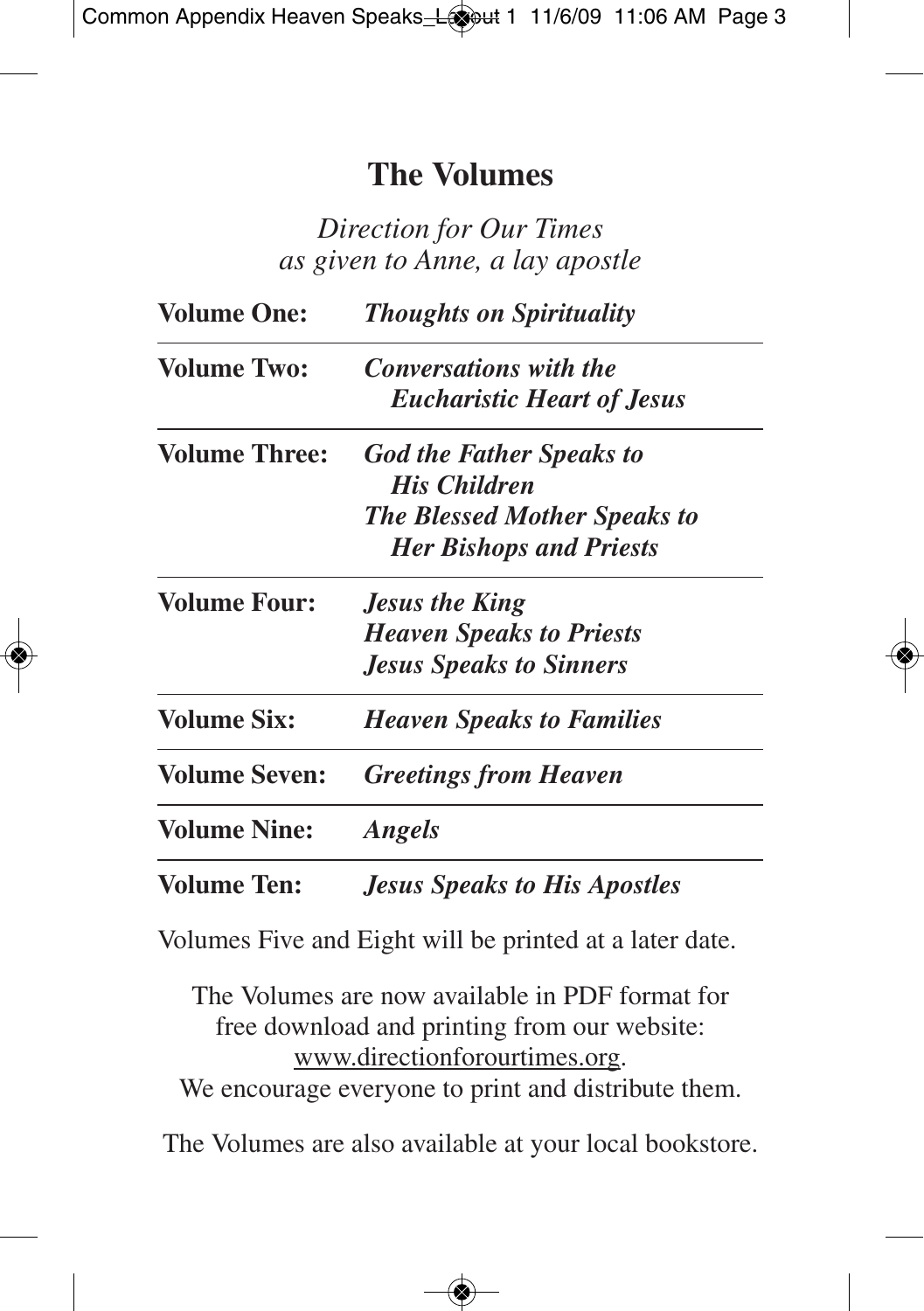#### **The "Heaven Speaks" Booklets**

*Direction for Our Times as given to Anne, a lay apostle*

The following booklets are available individually from Direction for Our Times:

*Heaven Speaks About Abortion Heaven Speaks About Addictions Heaven Speaks to Victims of Clerical Abuse Heaven Speaks to Consecrated Souls Heaven Speaks About Depression Heaven Speaks About Divorce Heaven Speaks to Prisoners Heaven Speaks to Soldiers Heaven Speaks About Stress Heaven Speaks to Young Adults*

*Heaven Speaks to Those Away from the Church Heaven Speaks to Those Considering Suicide Heaven Speaks to Those Who Do Not Know Jesus Heaven Speaks to Those Who Are Dying Heaven Speaks to Those Who Experience Tragedy Heaven Speaks to Those Who Fear Purgatory Heaven Speaks to Those Who Have Rejected God Heaven Speaks to Those Who Struggle to Forgive Heaven Speaks to Those Who Suffer from Financial Need Heaven Speaks to Parents Who Worry About Their Children's Salvation*

All twenty of the "Heaven Speaks" booklets are now available in PDF format for free download and printing from our website www.directionforourtimes.org. We encourage everyone to print and distribute these booklets.